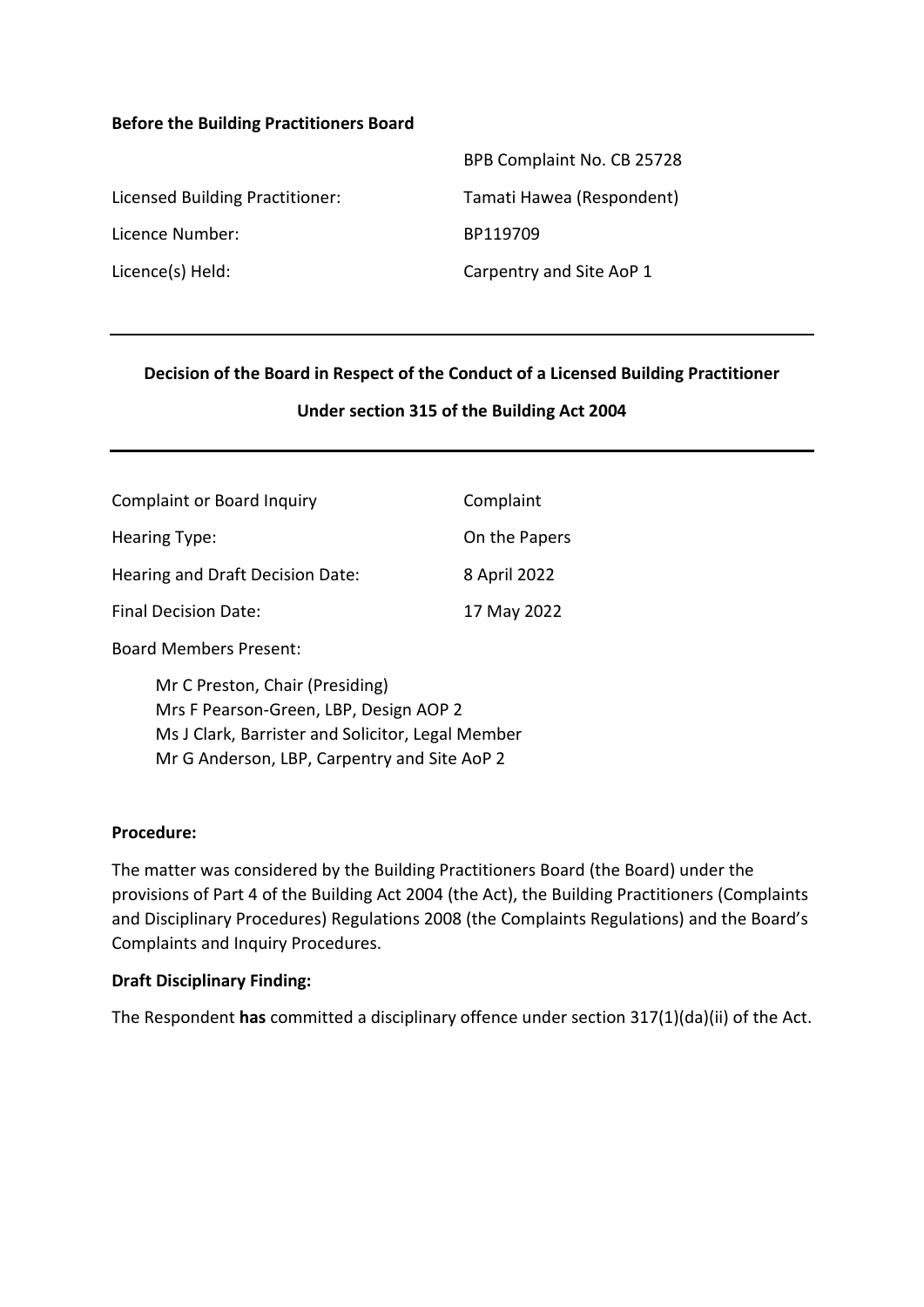## **Contents**

| This decision and the order herein were made final on 17 May 2022 on the basis that no further |  |  |
|------------------------------------------------------------------------------------------------|--|--|

## <span id="page-1-0"></span>**Summary of the Board's Draft Decision**

[1] The Respondent failed to provide a record of work on completion of restricted building work. He is fined \$1,500 and ordered to pay costs of \$500. The disciplinary finding will be recorded on the public Register for a period of three years.

## <span id="page-1-1"></span>**The Charges**

- [2] On 17 March 2021, the Board received a Registrar's Report in respect of a complaint about the conduct of the Respondent.
- [3] On 24 August 2021, the Board referred the matter back to the Registrar for further investigation to determine which Licensed Building Practitioners had undertaken Restricted Building Work on-site and to obtain copies of the inspection records from the Council to determine what work, if any, had been undertaken by the Respondent.
- [4] On 8 March 2022, the Board met again to look at the further information provided by the Registrar.
- [5] Under regulation 10 of the Complaints Regulations, the Board must, on receipt of the Registrar's Report, decide whether to proceed no further with the complaint because regulation 9 of the Complaints Regulations applies.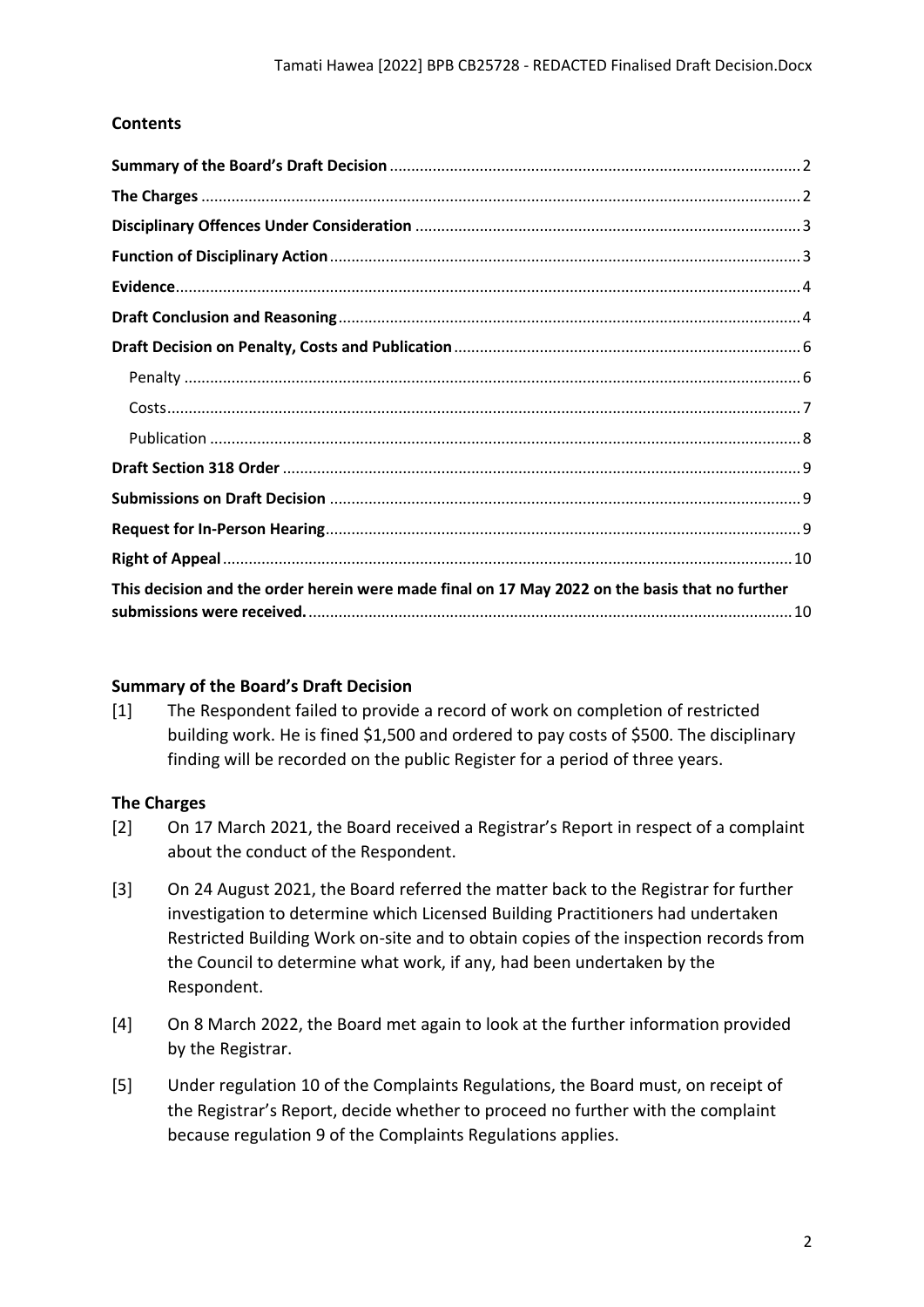- [6] Having received the report, the Board decided that regulation 9 did not apply. Under regulation 10 the Board is required to hold a hearing
- [7] The Board's jurisdiction is that of an inquiry. Complaints are not prosecuted before the Board. Rather, it is for the Board to carry out any further investigation that it considers is necessary prior to it making a decision. In this respect, the Act provides that the Board may regulate its own procedures  $<sup>1</sup>$  $<sup>1</sup>$  $<sup>1</sup>$ . It has what is described as a</sup> summary jurisdiction in that the Board has a degree of flexibility in how it deals with matters; it retains an inherent jurisdiction beyond that set out in the enabling legislation<sup>[2](#page-2-3)</sup>. As such, it may depart from its normal procedures if it considers doing so would achieve the purposes of the Act, and it is not contrary to the interests of natural justice to do so.
- [8] In this instance, the Board has decided that a formal hearing is not necessary. The Board considers that there is sufficient evidence before it to allow it to make a decision on the papers.
- [9] The Board does, however, note that there may be further evidence in the possession of persons involved in the matter. To that end, this decision is a draft Board decision. The Complainant and the Respondent will be provided with an opportunity to comment on the Board's draft findings and to present further evidence prior to the Board making a final decision. If the Board directs or the Respondent requests an inperson hearing, then one will be scheduled

# <span id="page-2-0"></span>**Disciplinary Offences Under Consideration**

[10] On the basis of the Registrar's Report, the Respondent's conduct that the Board resolved to investigate was that the Respondent had failed, without good reason, in respect of a building consent that relates to restricted building work that he or she is to carry out (other than as an owner-builder) or supervise, or has carried out (other than as an owner-builder) or supervised, (as the case may be), to provide the persons specified in section 88(2) with a record of work, on completion of the restricted building work, in accordance with section 88(1) (s 317(1)(da)(ii) of the Act).

# <span id="page-2-1"></span>**Function of Disciplinary Action**

[11] The common understanding of the purpose of professional discipline is to uphold the integrity of the profession. The focus is not punishment, but the protection of the public, the maintenance of public confidence and the enforcement of high standards of propriety and professional conduct. Those purposes were recently reiterated by the Supreme Court of the United Kingdom in *R v Institute of Chartered Accountants in England and Wales*[3](#page-2-4) and in New Zealand in *Dentice v Valuers Registration Board*[4](#page-2-5)*.*

<span id="page-2-2"></span><sup>1</sup> Clause 27 of Schedule 3

<span id="page-2-3"></span><sup>2</sup> *Castles v Standards Committee No.* [2013] NZHC 2289, *Orlov v National Standards Committee 1* [2013] NZHC 1955

<span id="page-2-4"></span>*<sup>3</sup> R v Institute of Chartered Accountants in England and Wales* [2011] UKSC 1, 19 January 2011.

<span id="page-2-5"></span><sup>4</sup> [1992] 1 NZLR 720 at p 724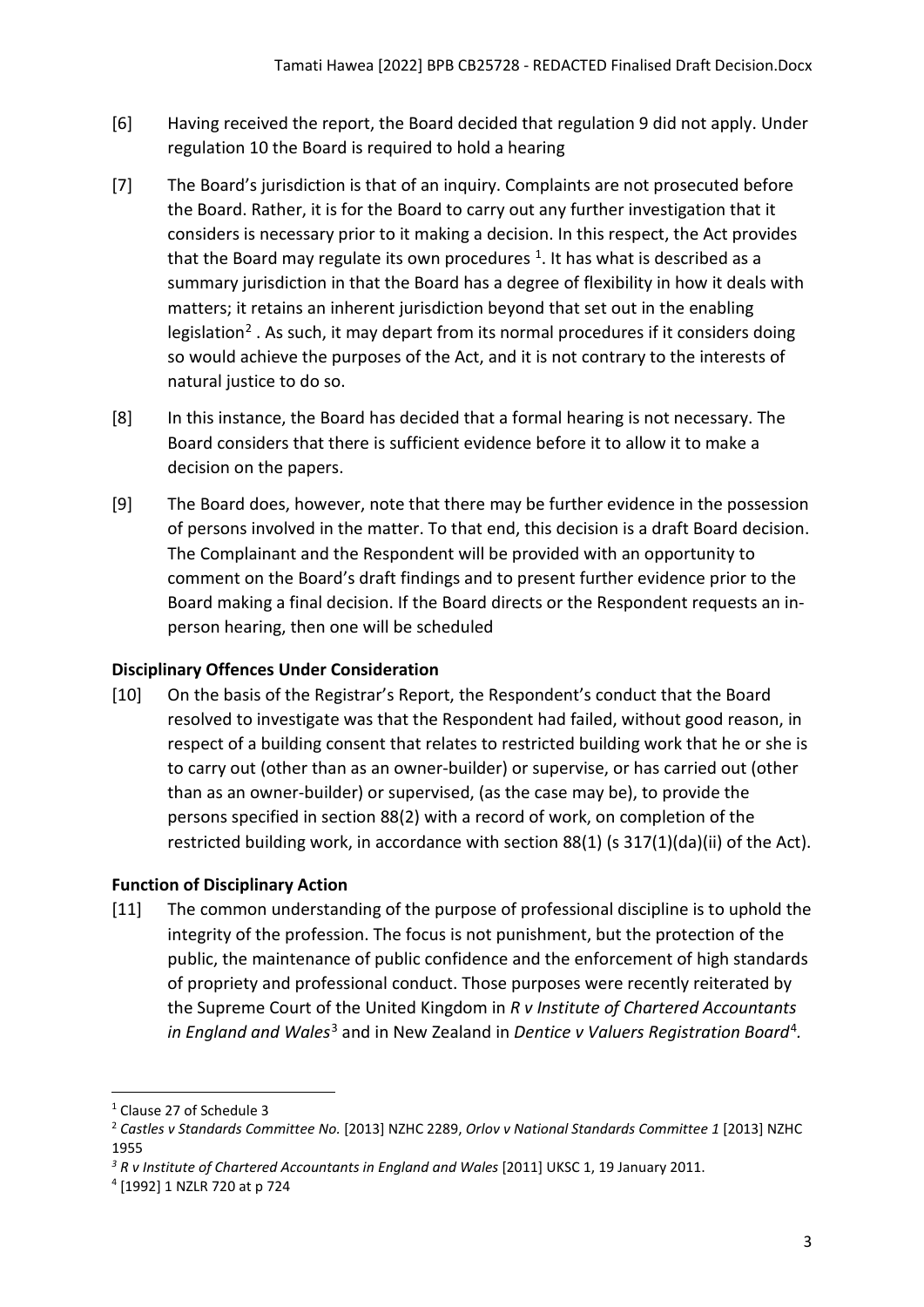[12] Disciplinary action under the Act is not designed to redress issues or disputes between a complainant and a respondent. In *McLanahan and Tan v The New Zealand Registered Architects Board, [5](#page-3-2)* Collins J. noted that:

> *"… the disciplinary process does not exist to appease those who are dissatisfied … . The disciplinary process … exists to ensure professional standards are maintained in order to protect clients, the profession and the broader community."*

# <span id="page-3-0"></span>**Evidence**

- [13] The Board must be satisfied on the balance of probabilities that the disciplinary offences alleged have been committed*[6](#page-3-3)*. Under section 322 of the Act, the Board has relaxed rules of evidence that allow it to receive evidence that may not be admissible in a court of law.
- [14] The Respondent was engaged to carry out building work on a new residential dwelling at [Omitted] under a building consent. The building work included restricted building work for which a record of work must be provided on completion.
- [15] The work was undertaken, on the Complainant's evidence in 2016 and 2017. (Document 2.1.4, Page 18 of the Board's file). The building consent was issued on 22 April 2016 (Document 4.1, Page 68 of the Board's file), and the Code Compliance Certificate was applied for (by the Respondent ) on 4 December 2018.
- [16] The Complainant notes that he made a number of attempts to contact the Respondent in order to get the documents for the Code Compliance Certificate application, including the record of work. However, he was unsuccessful.
- [17] There was no record of work on the Council file when it was obtained in July 2021.
- [18] In his response of 22 March 2021, the Respondent stated, "*I had contractors build the project – I was overseeing their workmanship….I fully believed ROWs were completed"* (Document 2.2.1, Page 51 of the Board's file).
- [19] The Registrar then further asked the Respondent to provide the names of the Licensed Building Practitioners who did the work on site. The Respondent replied on 28 September 2021 – *"At that time during that build – the builders were not registered as LBPs*." (Document 5.2.1, Page 444 of the Board's file).
- [20] The Council files recorded on the Inspection Reports that the Respondent was the Licensed Building Practitioner and he is noted as attending many of the Council inspections during the project.

# <span id="page-3-1"></span>**Draft Conclusion and Reasoning**

[21] The Board has decided that the Respondent **has** failed, without good reason, in respect of a building consent that relates to restricted building work that he or she is

<span id="page-3-2"></span><sup>5</sup> [2016] HZHC 2276 at para 164

<span id="page-3-3"></span><sup>6</sup> *Z v Dental Complaints Assessment Committee* [2009] 1 NZLR 1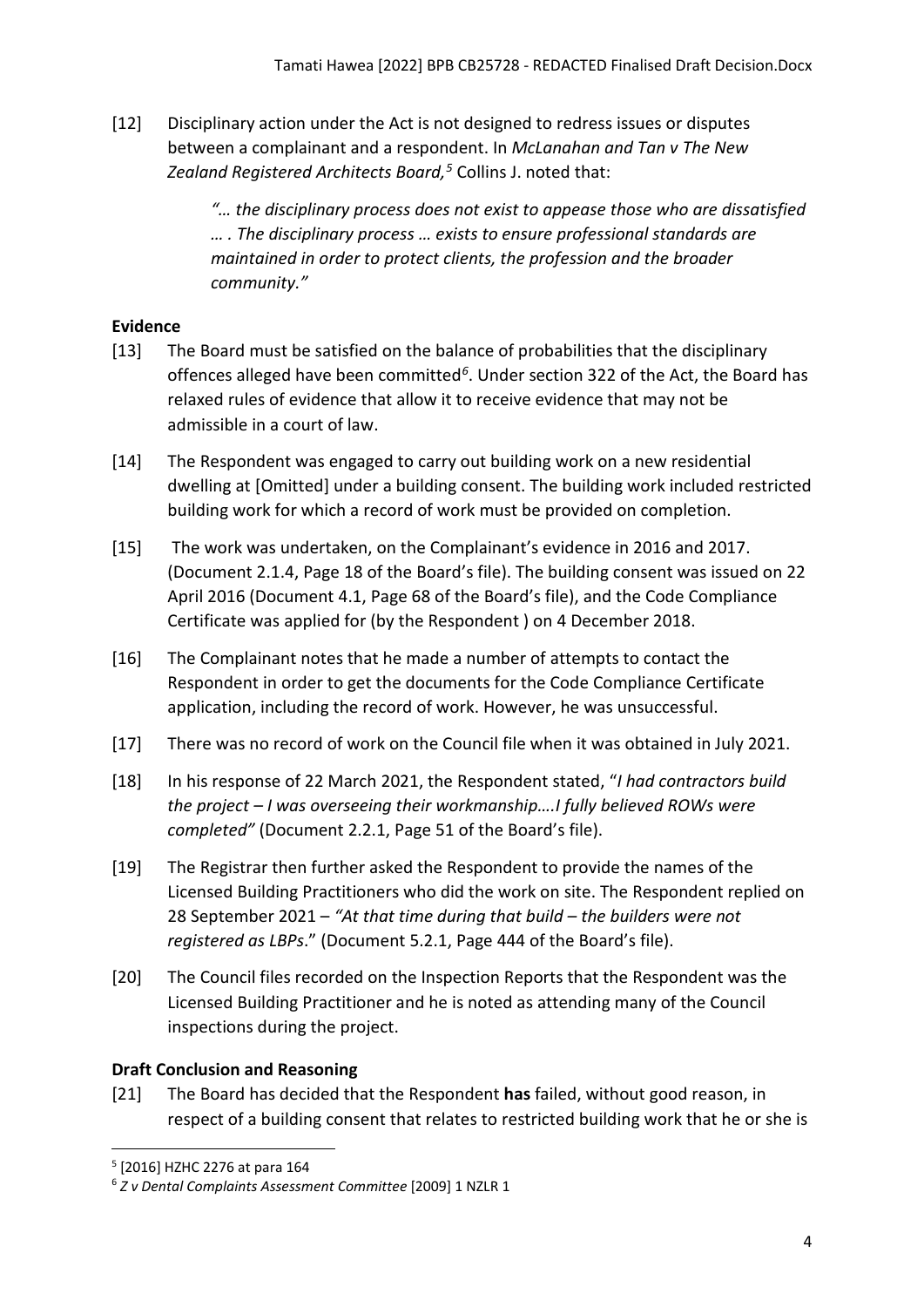to carry out (other than as an owner-builder) or supervise, or has carried out (other than as an owner-builder) or supervised, (as the case may be), to provide the persons specified in section 88(2) with a record of work, on completion of the restricted building work, in accordance with section 88(1) (s 317(1)(da)(ii) of the Act) and **should** be disciplined

- [22] There is a statutory requirement under section 88(1) of the Building Act 2004 for a licensed building practitioner to provide a record of work to the owner and the territorial authority on completion of restricted building work[7](#page-4-0).
- [23] Failing to provide a record of work is a ground for discipline under section 317(1)(da)(ii) of the Act. In order to find that ground for discipline proven, the Board need only consider whether the Respondent had "good reason" for not providing a record of work on "completion" of the restricted building work.
- [24] The Board discussed issues with regard to records of work in its decision C2-01170<sup>[8](#page-4-1)</sup> and gave guidelines to the profession as to who must provide a record of work, what a record of work is for, when it is to be provided, the level of detail that must be provided, who a record of work must be provided to and what might constitute a good reason for not providing a record of work.
- [25] The starting point with a record of work is that it is a mandatory statutory requirement whenever restricted building work under a building consent is carried out or supervised by a licensed building practitioner (other than as an ownerbuilder). Each and every licensed building practitioner who carries out restricted building work must provide a record of work.
- [26] On the basis of the Respondent's acknowledgements that the builders on site were not Licensed Building Practitioners and that he oversaw the workmanship, together with the Respondent's attendance at many of the Council inspections and his application for the Code Compliance Certificate, the Board has determined that the Respondent was the supervising Licensed Building Practitioner who was statutorily required to provide a record of work for this project.
- [27] The statutory provisions do not stipulate a timeframe for the licenced person to provide a record of work. The provisions in section 88(1) simply states "on completion of the restricted building work …". As was noted by Justice Muir in *Ministry of Business Innovation and Employment v Bell<sup>[9](#page-4-2)</sup> "... the only relevant* precondition to the obligations of a licenced building practitioner under s 88 is that he/she has completed their work".

<span id="page-4-0"></span><sup>&</sup>lt;sup>7</sup> Restricted Building Work is defined by the Building (Definition of Restricted Building Work) Order 2011

<span id="page-4-1"></span><sup>8</sup> *Licensed Building Practitioners Board Case Decision C2-01170* 15 December 2015

<span id="page-4-2"></span><sup>9</sup> [2018] NZHC 1662 at para 50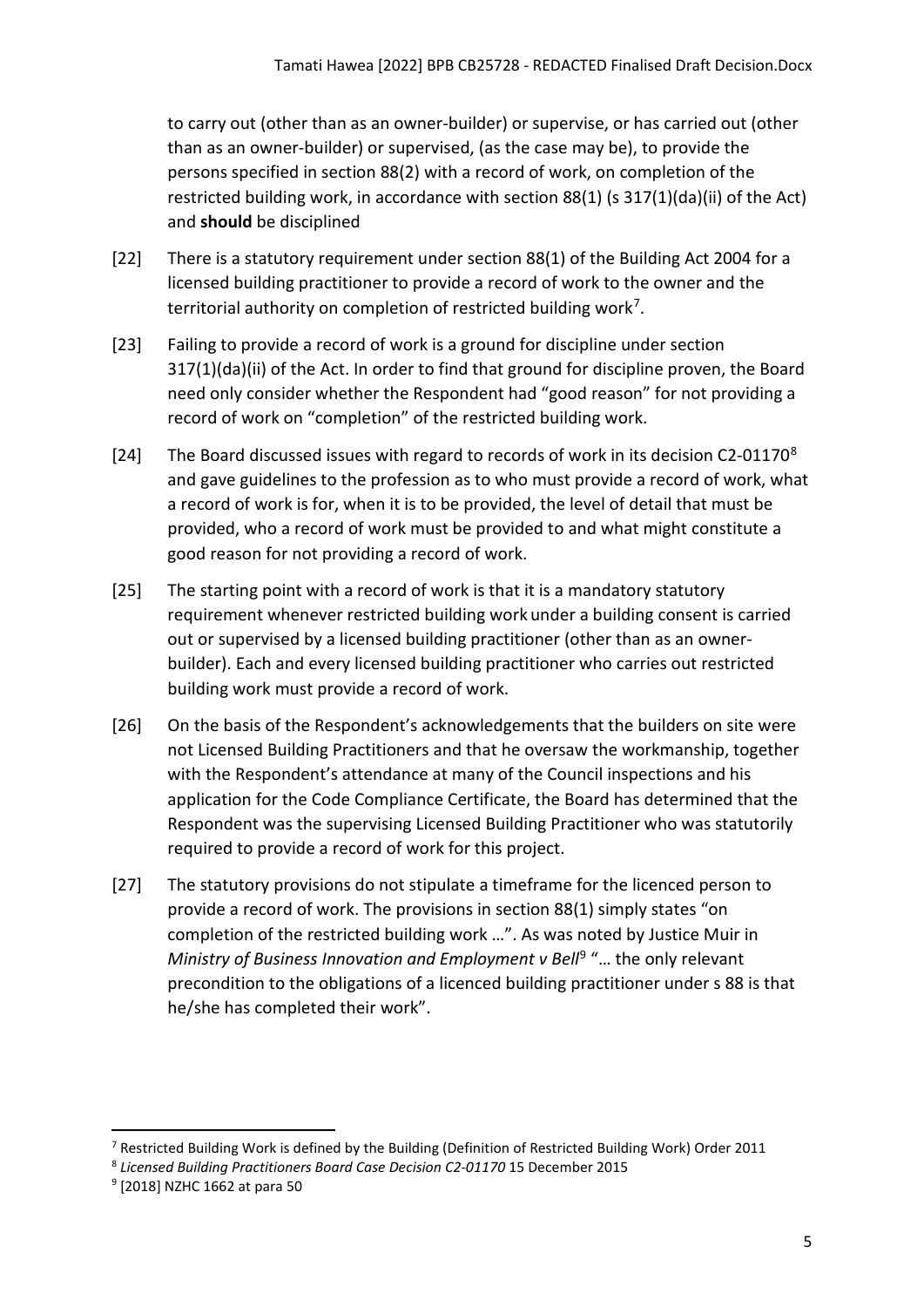- [28] As to when completion will have occurred is a question of fact in each case. In most situations' issues with the provision of a record of work do not arise. The work progresses, and records of work are provided in a timely fashion.
- [29] In this case, the evidence proves the restricted building work occurred sometime between April 2016 and December 2018. There was no record of work on the Council file when it was obtained in July 2021. Accordingly, the restricted building work was complete at the latest by December 2018, and no record of work has been provided on completion.
- [30] Section 317(1)(da)(ii) of the Act provides for a defence of the licenced building practitioner having a "good reason" for failing to provide a record of work. If they can, on the balance of probabilities, prove to the Board that one exists, then it is open to the Board to find that a disciplinary offence has not been committed. Each case will be decided by the Board on its own merits, but the threshold for a good reason is high.
- [31] The Respondent did not, in his response, appear to consider it to be his responsibility to provide a record of work. This is despite stating the builders on site were not Licensed Building Practitioners. The only reason put forward by the Respondent was that he believed the records of work had been completed.
- [32] The Board finds that no "good reason" for failing to provide a record of work has been established.

# <span id="page-5-0"></span>**Draft Decision on Penalty, Costs and Publication**

- [33] Having found that one or more of the grounds in section 317 applies, the Board must, under sect[i](#page-9-2)on 318 of the Act<sup>i</sup>, consider the appropriate disciplinary penalty, whether the Respondent should be ordered to pay any costs and whether the decision should be published.
- [34] The matter was dealt with on the papers. Included was information relevant to penalty, costs and publication, and the Board has decided to make indicative orders and give the Respondent an opportunity to provide further evidence or submissions relevant to the indicative orders.

## <span id="page-5-1"></span>**Penalty**

[35] The purpose of professional discipline is to uphold the integrity of the profession; the focus is not punishment, but the enforcement of a high standard of propriety and professional conduct. The Board does note, however, that the High Court in *Patel v Complaints Assessment Committee*[10](#page-5-2) commented on the role of "punishment" in giving penalty orders stating that punitive orders are, at times, necessary to provide a deterrent and to uphold professional standards. The Court noted:

<span id="page-5-2"></span><sup>10</sup> HC Auckland CIV-2007-404-1818, 13 August 2007 at p 27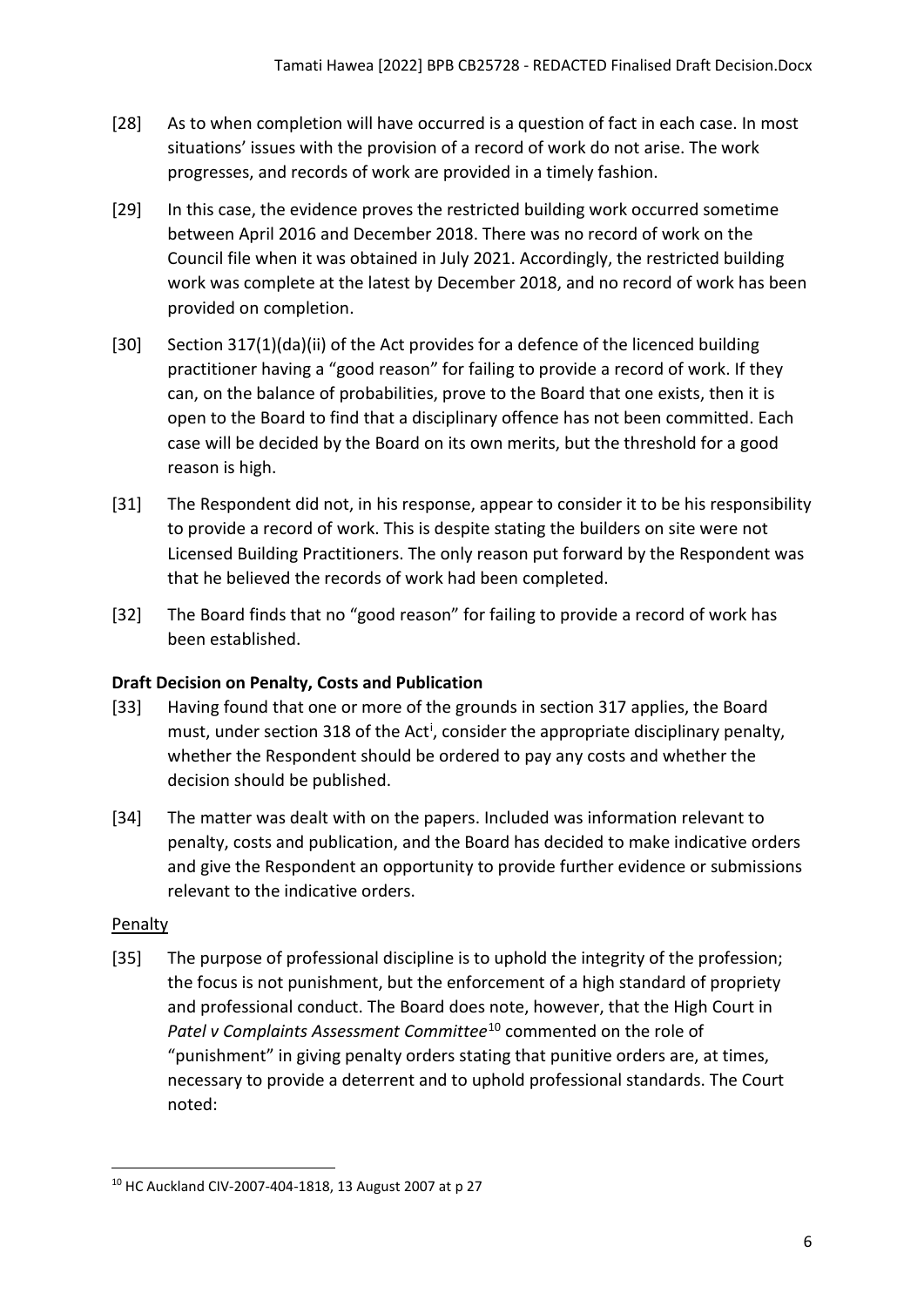*[28] I therefore propose to proceed on the basis that, although the protection of the public is a very important consideration, nevertheless the issues of punishment and deterrence must also be taken into account in selecting the appropriate penalty to be imposed.*

- [36] The Board also notes that in *Lochhead v Ministry of Business Innovation and*  Employment,<sup>[11](#page-6-1)</sup> the Court noted that whilst the statutory principles of sentencing set out in the Sentencing Act 2002 do not apply to the Building Act, they have the advantage of simplicity and transparency. The Court recommended adopting a starting point for a penalty based on the seriousness of the disciplinary offending prior to considering any aggravating and/or mitigating factors.
- [37] Record of work matters are at the lower end of the disciplinary scale. The Board's normal starting point for a failure to provide a record of work is a fine of \$1,500, an amount which it considers will deter others from such behaviour. There are no aggravating nor mitigating factors present. As such, the Board sees no reason to depart from the starting point. The fine is set at \$1,500.

## <span id="page-6-0"></span>**Costs**

- [38] Under section 318(4) the Board may require the Respondent "to pay the costs and expenses of, and incidental to, the inquiry by the Board."
- [39] The Respondent should note that the High Court has held that 50% of total reasonable costs should be taken as a starting point in disciplinary proceedings and that the percentage can then be adjusted up or down having regard to the particular circumstances of each case $^{12}$ .
- [40] In *Collie v Nursing Council of New Zealand,*[13](#page-6-3) where the order for costs in the tribunal was 50% of actual costs and expenses, the High Court noted that:

*But for an order for costs made against a practitioner, the profession is left to carry the financial burden of the disciplinary proceedings, and as a matter of policy that is not appropriate.*

[41] The Board notes the matter was dealt with on the papers. There has, however, been costs incurred investigating the matter, producing the Registrar's Report and in the Board making its decision. The costs have been less than those that would have been incurred had a full hearing been held. As such, the Board will order that costs of \$500 be paid by the Respondent. The Board considers that this is a reasonable sum for the Respondent to pay toward the costs and expenses of, and incidental to, the inquiry by the Board.

<span id="page-6-1"></span><sup>11</sup> 3 November 2016, CIV-2016-070-000492, [2016] NZDC 21288

<span id="page-6-2"></span><sup>12</sup> *Cooray v The Preliminary Proceedings Committee* HC, Wellington, AP23/94, 14 September 1995, *Macdonald v Professional Conduct Committee,* HC, Auckland, CIV 2009-404-1516, 10 July 2009, *Owen v Wynyard* HC, Auckland, CIV-2009-404-005245, 25 February 2010. 13 [2001] NZAR 74

<span id="page-6-3"></span>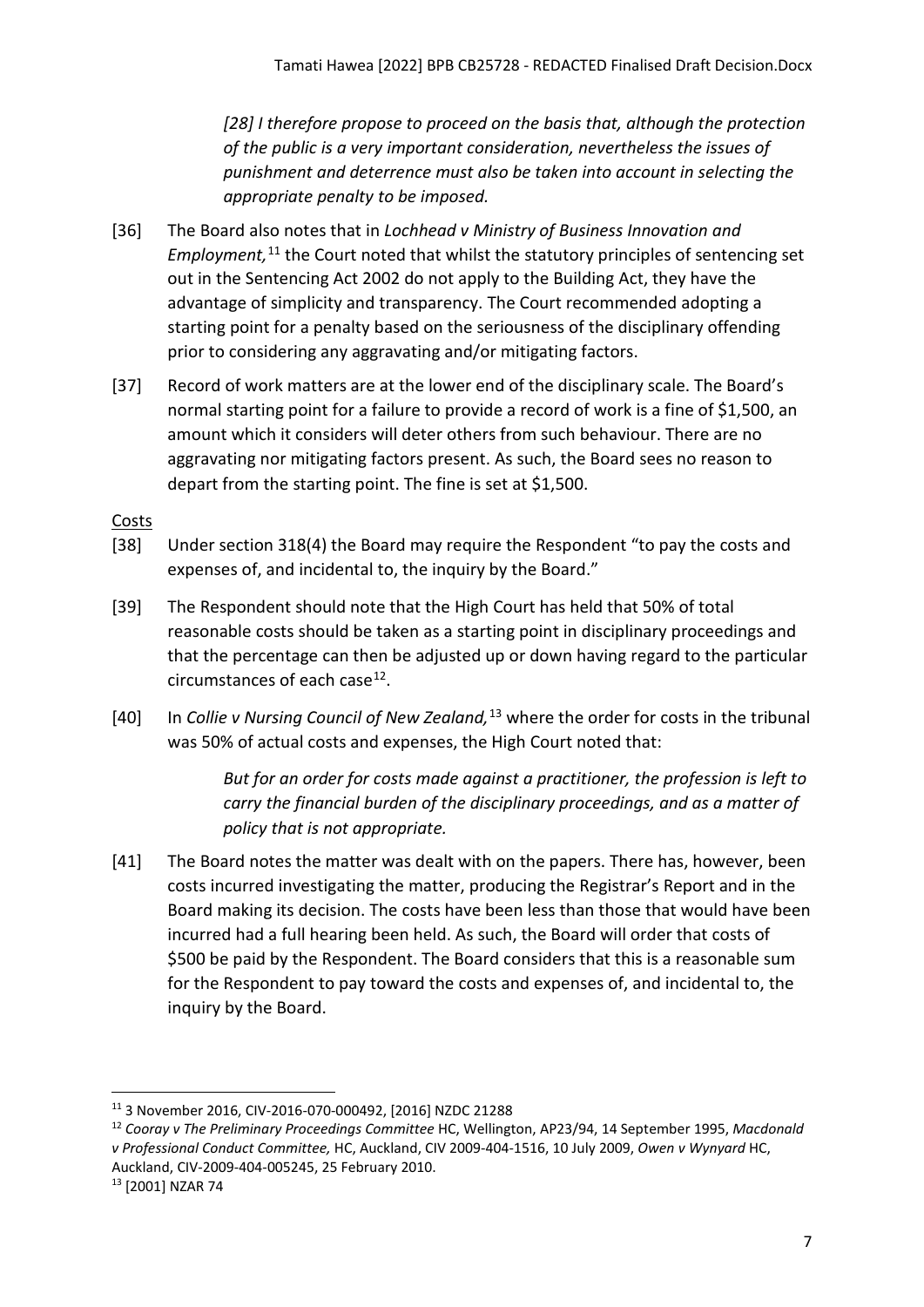# <span id="page-7-0"></span>Publication

[42] As a consequence of its decision, the Respondent's name and the disciplinary outcomes will be recorded in the public register maintained as part of the Licensed Building Practitioners' scheme as is required by the  $Act^{14}$  $Act^{14}$  $Act^{14}$ . The Board is also able, under section 318(5) of the Act, to order publication over and above the public register:

> *In addition to requiring the Registrar to notify in the register an action taken by the Board under this section, the Board may publicly notify the action in any other way it thinks fit.*

- [43] As a general principle, such further public notification may be required where the Board perceives a need for the public and/or the profession to know of the findings of a disciplinary hearing. This is in addition to the Respondent being named in this decision.
- [44] Within New Zealand, there is a principle of open justice and open reporting which is enshrined in the Bill of Rights Act 1990<sup>15</sup>. The Criminal Procedure Act 2011 sets out grounds for suppression within the criminal jurisdiction<sup>16</sup>. Within the disciplinary hearing jurisdiction, the courts have stated that the provisions in the Criminal Procedure Act do not apply but can be instructive<sup>[17](#page-7-4)</sup>. The High Court provided guidance as to the types of factors to be taken into consideration in *N v Professional Conduct Committee of Medical Council[18](#page-7-5).*
- [45] The courts have also stated that an adverse finding in a disciplinary case usually requires that the name of the practitioner be published in the public interest<sup>[19](#page-7-6)</sup>. It is, however, common practice in disciplinary proceedings to protect the names of other persons involved as naming them does not assist the public interest.
- [46] Based on the above, the Board will not order further publication.

<span id="page-7-5"></span> $18$  ibid

<span id="page-7-1"></span> $14$  Refer sections 298, 299 and 301 of the Act

<span id="page-7-2"></span><sup>&</sup>lt;sup>15</sup> Section 14 of the Act

<span id="page-7-3"></span><sup>&</sup>lt;sup>16</sup> Refer sections 200 and 202 of the Criminal Procedure Act

<span id="page-7-4"></span><sup>17</sup> *N v Professional Conduct Committee of Medical Council* [2014] NZAR 350

<span id="page-7-6"></span><sup>&</sup>lt;sup>19</sup> Kewene v Professional Conduct Committee of the Dental Council [2013] NZAR 1055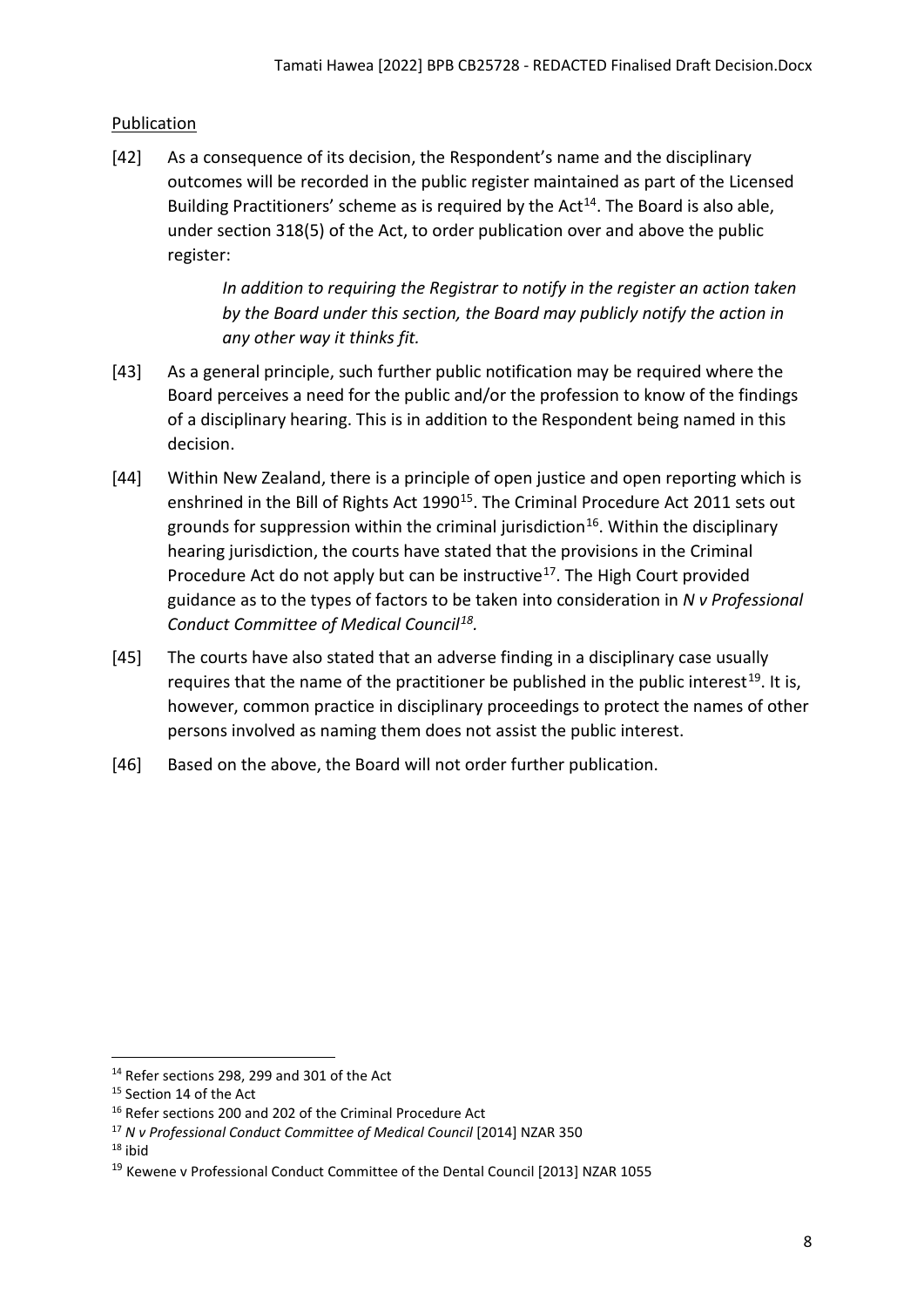### <span id="page-8-0"></span>**Draft Section 318 Order**

- [47] For the reasons set out above, the Board directs that:
	- **Penalty: Pursuant to section 318(1)(f) of the Building Act 2004, the Respondent is ordered to pay a fine of \$1,500.**
	- **Costs: Pursuant to section 318(4) of the Act, the Respondent is ordered to pay costs of \$500 (GST included) towards the costs of, and incidental to, the inquiry of the Board.**
	- **Publication: The Registrar shall record the Board's action in the Register of Licensed Building Practitioners in accordance with section 301(l)(iii) of the Act.**

**In terms of section 318(5) of the Act, there will not be action taken to publicly notify the Board's action, except for the note in the Register and the Respondent being named in this decision.**

[48] The Respondent should note that the Board may, under section 319 of the Act, suspend or cancel a licensed building practitioner's licence if fines or costs imposed as a result of disciplinary action are not paid.

### <span id="page-8-1"></span>**Submissions on Draft Decision**

- [49] The Board invites the Respondent to:
	- (a) provide further evidence for the Board to consider; and/or
	- (b) make written submissions on the Board's findings. Submissions may be on the substantive findings and/or on the findings on penalty, costs and publication.
- [50] Submissions and/or further evidence must be filed with the Board by no later than the close of business on **Monday 16 May 2022.**
- [51] If submissions are received, then the Board will meet and consider those submissions.
- [52] The Board may, on receipt of any of the material received, give notice that an inperson hearing is required prior to it making a final decision. Alternatively, the Board may proceed to make a final decision which will be issued in writing.
- [53] If no submissions or further evidence is received within the time frame specified, then this decision will become final.

## <span id="page-8-2"></span>**Request for In-Person Hearing**

- [54] If the Respondent, having received and considered the Board's Draft Decision, considers that an in-person hearing is required then one will be scheduled, and a notice of hearing will be issued.
- [55] A request for an in-person hearing must be made in writing to the Board Officer no later than the close of business on **Monday 16 May 2022.**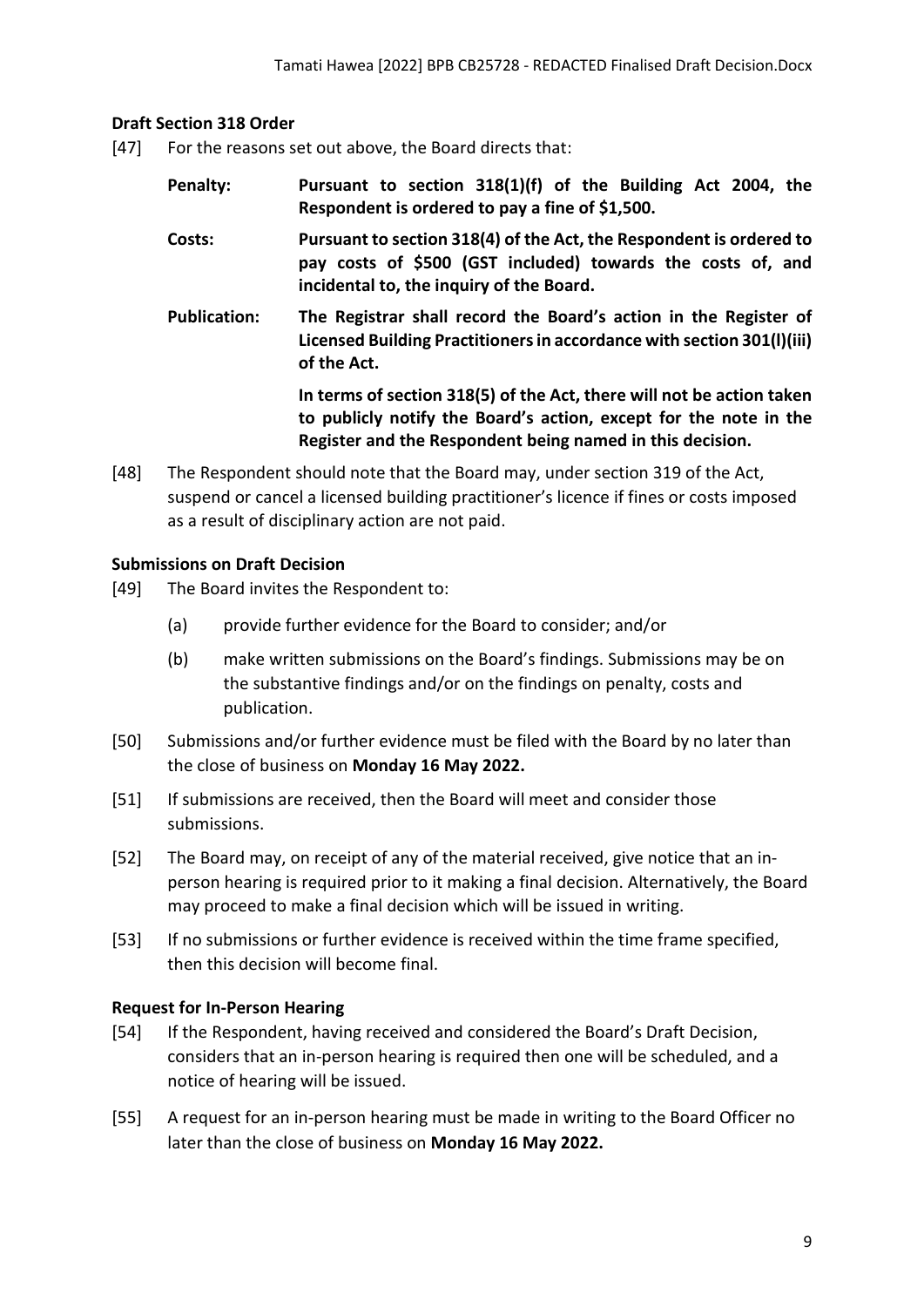[56] If a hearing is requested, this Draft Decision, including the Board's indicative position on penalty, costs and publication, will be set aside.

## <span id="page-9-0"></span>**Right of Appeal**

[57] The right to appeal Board decisions is provided for in section 330(2) of the Act<sup>[ii](#page-10-0)</sup>.

Signed and dated this 22<sup>nd</sup> day of April 2022.

Chris Preston

**Mr C Preston**  Presiding Member

<span id="page-9-1"></span>**This decision and the order herein were made final on 17 May 2022 on the basis that no further submissions were received.**

Signed and dated this 17th day of May 2022.

Chris Preston

**Mr C Preston**  Presiding Member

## <span id="page-9-2"></span><sup>i</sup> *Section 318 of the Act*

- *(1) In any case to which section 317 applies, the Board may*
	- *(a) do both of the following things:*
		- *(i) cancel the person's licensing, and direct the Registrar to remove the person's name from the register; and*
		- *(ii) order that the person may not apply to be relicensed before the expiry of a specified period:*
	- *(b) suspend the person's licensing for a period of no more than 12 months or until the person meets specified conditions relating to the licensing (but, in any case,*